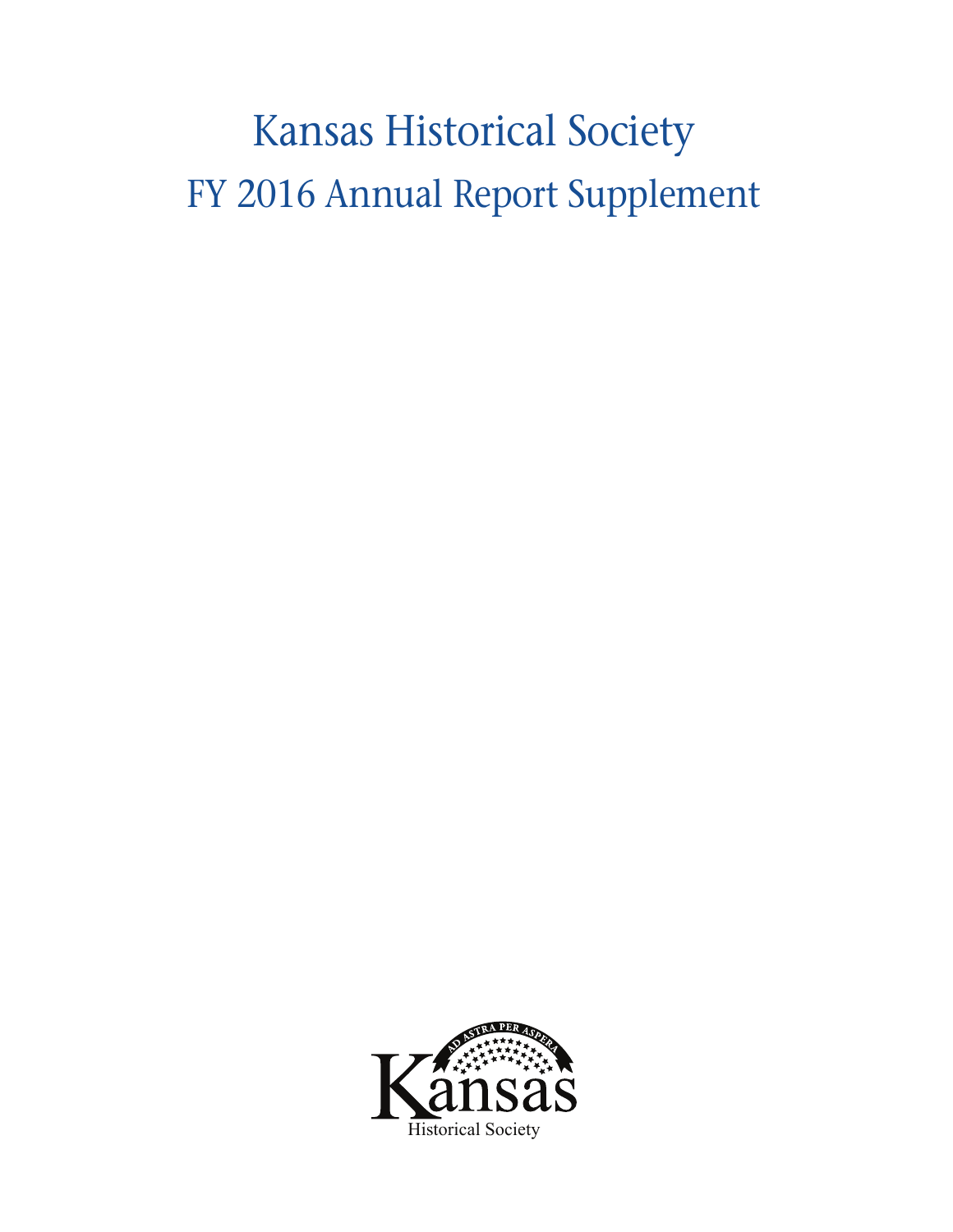# **FY 2016 Overall Program and Service Usage**

| <b>Type</b>           | <b>FY 2015</b> | <b>FY 2016</b> |
|-----------------------|----------------|----------------|
| <b>Visitors</b>       | 146,608        | 135,941        |
| Public programs       | 13,827         | 26,197         |
| Curriculum programs   | 57,338         | 64,536         |
| <b>Services</b>       | 37,213         | 26,711         |
| Publications          | 25,071         | 21,739         |
| Online resources      | 12,983,338     | 15,301,157     |
| Grants awarded        | 21             | 36             |
| <b>Total audience</b> | 13,263,416     | 15,576,317     |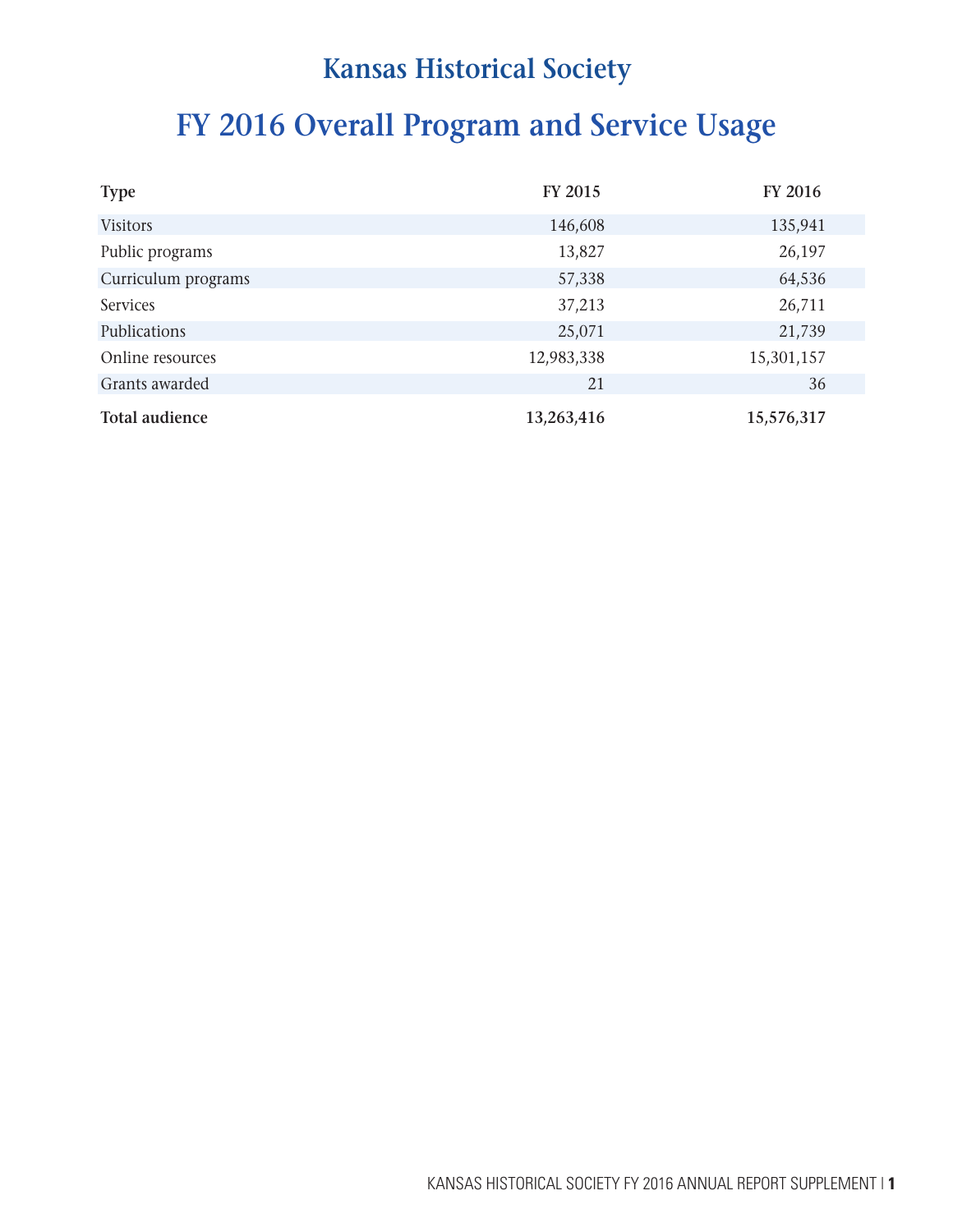# **FY 2016 Visitors**

### **Operated year-round**

| <b>Site</b>                                  | Location      | Paid   | Complimentary | <b>Total</b> |
|----------------------------------------------|---------------|--------|---------------|--------------|
| <b>Constitution Hall State Historic Site</b> | Lecompton     | 2,951  | 733           | 3,684        |
| Discovery Place                              | Topeka        | No fee | 13,134        | 13,134       |
| Fort Hays State Historic Site                | <b>Hays</b>   | 2,978  | 164           | 3,142        |
| Grinter Place State Historic Site            | Kansas City   | 483    | 38            | 521          |
| Kansas Museum of History                     | Topeka        | 27,316 | 4,043         | 31,359       |
| Kansas State Capitol Visitor Center          | Topeka        | No fee | 71,400        | 71,400       |
| Kaw Mission State Historic Site              | Council Grove | 1,098  | 72            | 1,170        |
| Pawnee Indian Museum State Historic Site     | Republic      | 1,521  | 162           | 1,683        |
| Shawnee Indian Mission State Historic Site   | Fairway       | 585    | 85            | 670          |
| <b>State Archives</b>                        | Topeka        | No fee | 3.677         | 3,677        |

#### **Operated seasonally**

Three of the state historic sites are open seasonally from April to September.

| Hollenberg Pony Express Station<br>State Historic Site  | <b>Hanover</b> | 529 | 38  | 567 |
|---------------------------------------------------------|----------------|-----|-----|-----|
| Mine Creek Civil War Battlefield<br>State Historic Site | Pleasanton     | 573 |     | 584 |
| Red Rocks State Historic Site                           | Emporia        | 737 | 117 | 854 |

#### **Operated by the community**

Four of the state historic sites are operated by community partners. Our partners open these sites to the public free of charge. Hours of operations vary.

| Cottonwood Ranch State Historic Site          | Studley    | No fee | 499   | 499   |
|-----------------------------------------------|------------|--------|-------|-------|
| First Territorial Capitol State Historic Site | Fort Riley | No fee | 493   | 493   |
| Goodnow House State Historic Site             | Manhattan  | No fee | 522   | 522   |
| John Brown Museum State Historic Site         | Osawatomie | No fee | 1.952 | 1.952 |

#### **Self-guided sites**

Three of the state historic sites are open dawn to dusk and offer self-guided visits: Iowa and Sac and Fox Mission State Historic Site, Highland; Marais des Cygnes Massacre State Historic Site, Trading Post; and Pawnee Rock State Historic Site, Pawnee Rock.

#### **Total visitors 135,911**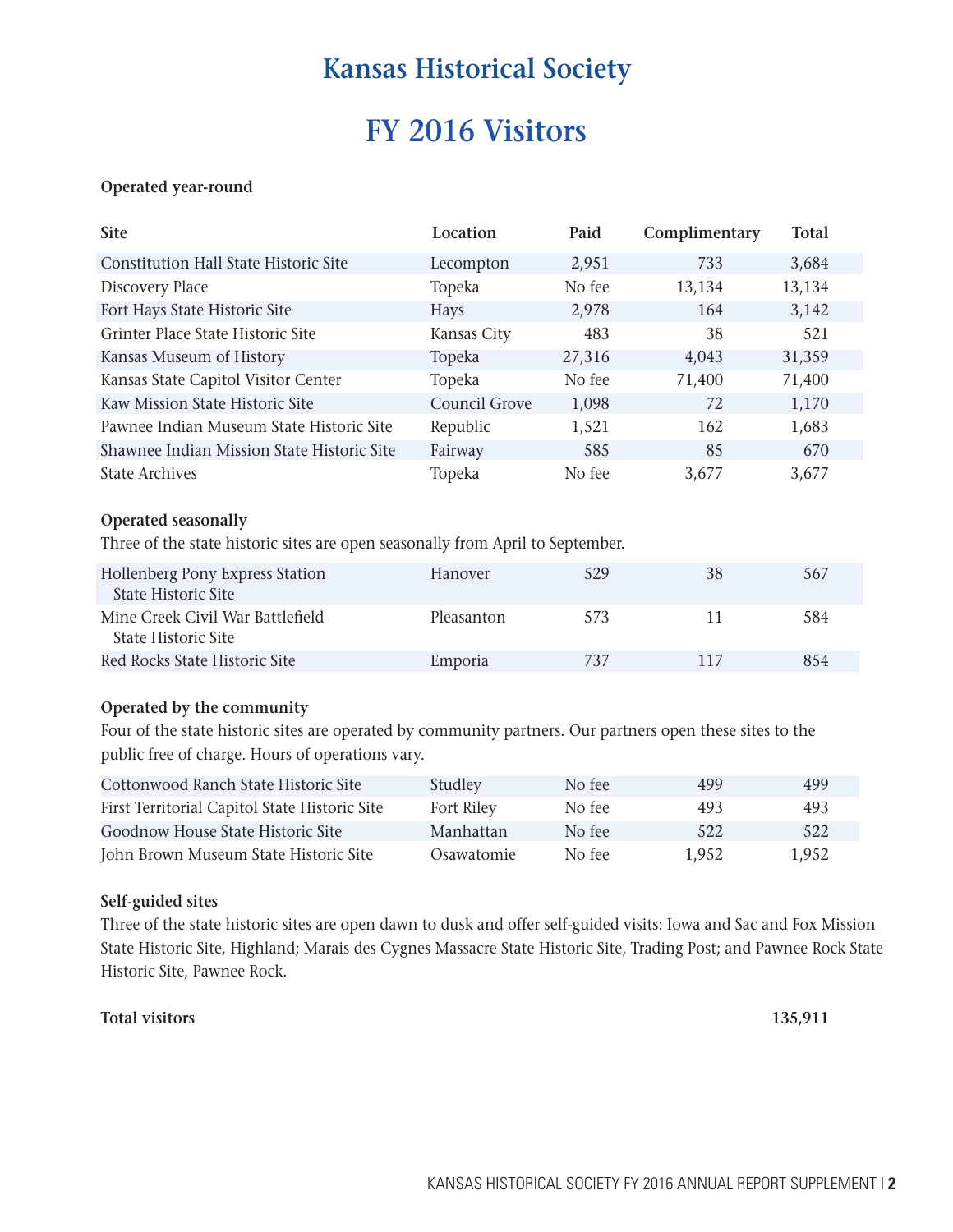# **FY 2016 Public Programs**

| <b>Site</b>                                          | Location      | Attendance |
|------------------------------------------------------|---------------|------------|
| Archeology                                           | Statewide     | 289        |
| <b>Constitution Hall State Historic Site</b>         | Lecompton     | 9,638      |
| Fort Hays State Historic Site                        | <b>Hays</b>   | 1,709      |
| Goodnow House State Historic Site                    | Manhattan     | 745        |
| Grinter Place State Historic Site                    | Kansas City   | 149        |
| <b>Historic Preservation Conference</b>              | Manhattan     | 98         |
| Hollenberg Pony Express Station State Historic Site  | Hanover       | 315        |
| Kansas Museum of History                             | Topeka        | 1,928      |
| Kansas State Capitol Visitor Center                  | Topeka        | 4,594      |
| Kaw Mission State Historic Site                      | Council Grove | 57         |
| Mine Creek Civil War Battlefield State Historic Site | Pleasanton    | 64         |
| Pawnee Indian Museum State Historic Site             | Republic      | 26         |
| Red Rocks State Historic Site                        | Emporia       | 732        |
| Shawnee Indian Mission State Historic Site           | Fairway       | 5,552      |
| <b>State Archives</b>                                | Topeka        | 301        |
| Total program participation                          |               | 26,197     |

# **FY 2016 Programs and Curriculum Materials for Schools**

| <b>Site</b>                                        | Attendance |
|----------------------------------------------------|------------|
| History & Environmental Fair                       | 1,314      |
| Interactive Kansas Educator (IKE) tours            | 220        |
| Kansas Day at the Capitol                          | 921        |
| Kansas Day at the Museum                           | 1,594      |
| The Kansas Journey                                 | 28,000     |
| Project Archaeology                                | 957        |
| Read Kansas!                                       | 12,100     |
| Rural School Days                                  | 1,316      |
| Student photo contest                              | 204        |
| Teacher in service training                        | 560        |
| Traveling resource trunks                          | 17,350     |
| Total programs and curriculum materials for school | 64,536     |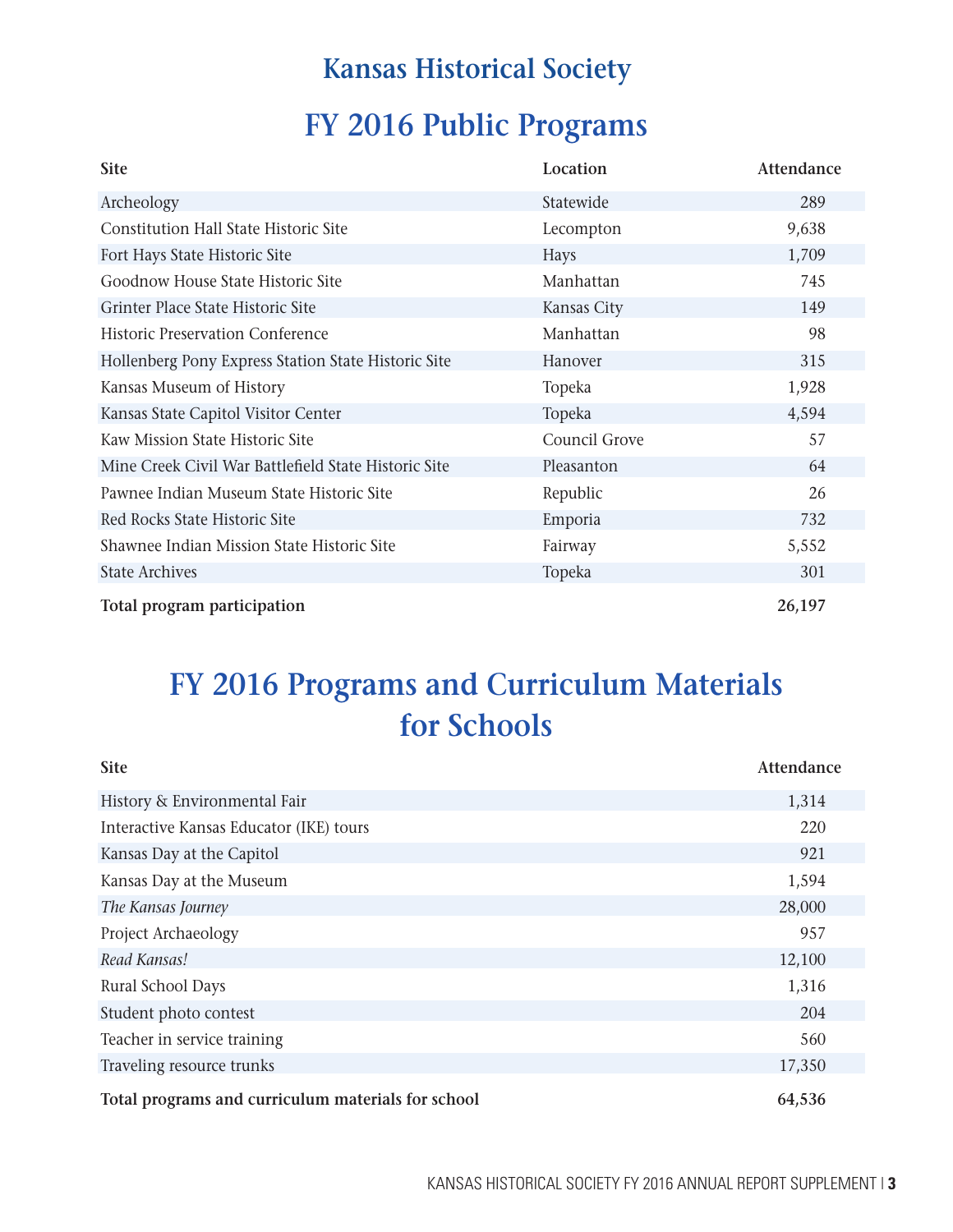# **FY 2016 Services**

| Type of service                                           | <b>Total served</b> |
|-----------------------------------------------------------|---------------------|
| Agency records retention schedules created or revised     | 131                 |
| Archeology outreach                                       | 582                 |
| Contract archeology projects                              | 251                 |
| Facility rental participation - State Historic Sites      | 325                 |
| Facility rental participation - Kansas Historical Society | 10,649              |
| Heritage Trust Fund workshop participants                 | 71                  |
| Historic preservation tax credits (federal) – completed*  | 12                  |
| Historic preservation tax credits (state) - completed*    | 82                  |
| Interlibrary loan requests filled                         | 1,452               |
| Land survey requests filled                               | 1,397               |
| Media contacts                                            | 151                 |
| Media mentions                                            | 81                  |
| Media messaging                                           | 1,035               |
| Museum loans processed                                    | 44                  |
| National and state register listings                      | 1,587               |
| Photographic use permits granted                          | 172                 |
| GIS archeological information access provided             | 72                  |
| Loans of archeological materials provided                 | 45                  |
| Research requests answered                                | 5,617               |
| State and federal law reviews completed                   | 2,577               |
| <b>State Archives tours</b>                               | 213                 |
| Unmarked Burial Sites Preservation Act cases              | 6                   |
| Kansas Historic Resources Inventory users registered      | 159                 |
| <b>Total served</b>                                       | 26,711              |

\* Created 874 jobs, \$36,285,600 in gross state product.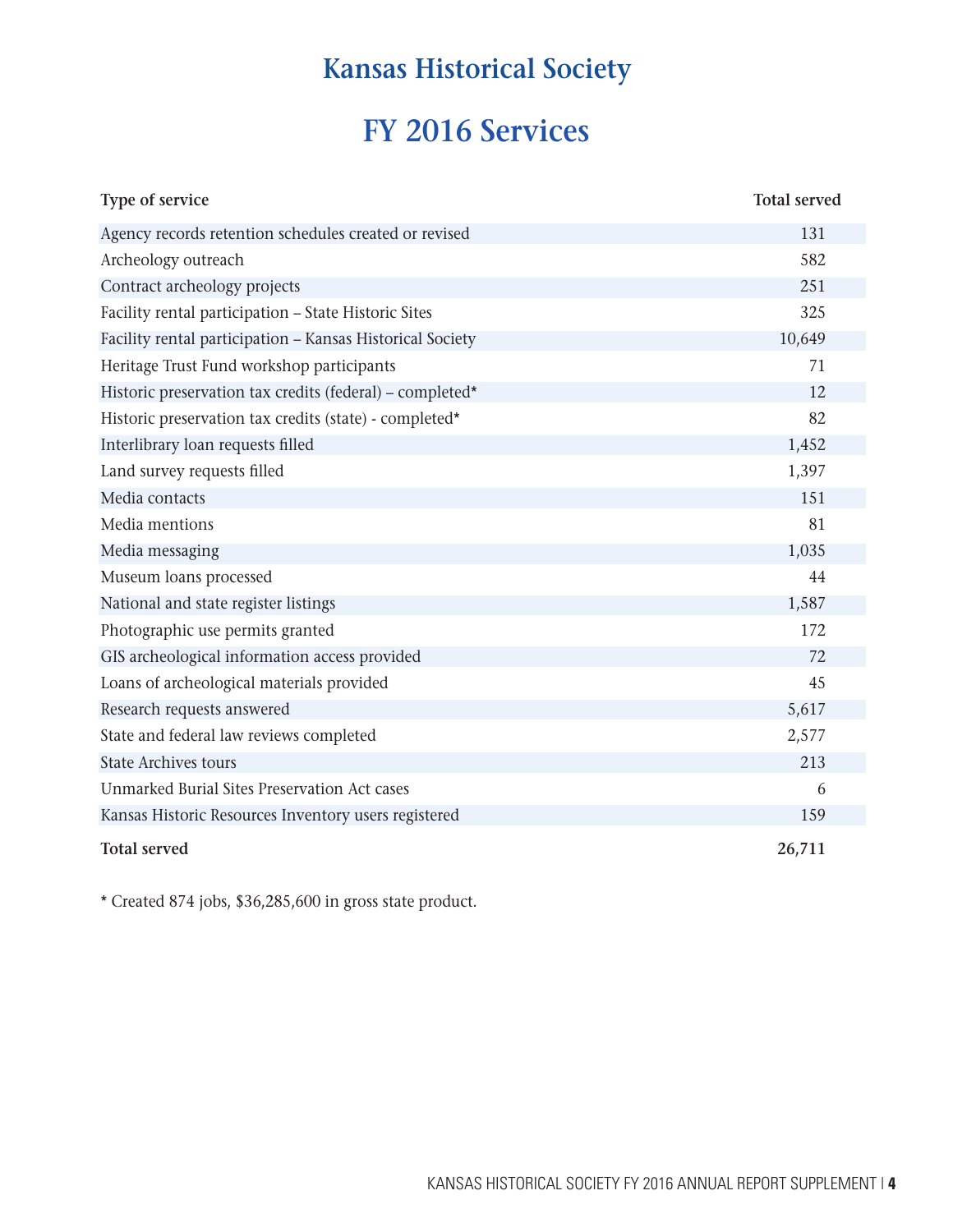# **FY 2016 Publications**

| Title                     | Circulation |
|---------------------------|-------------|
| Kansas Preservation       | 6,196       |
| Reflections               | 3,349       |
| <b>KSHS eNews</b>         | 4,208       |
| <b>KSHS Teacher eNews</b> | 7,986       |
| <b>Total circulation</b>  | 21,739      |

# **FY 2016 Online Resource Usage**

| <b>Site</b>                    | <b>Total served</b> |
|--------------------------------|---------------------|
| Facebook fans (19 sites)       | 27,737              |
| Google+ views                  | 150,796             |
| KHRI survey registered visits  | 11,673              |
| kansasmemory.org page views    | 1,973,146           |
| kshs.org page views            | 3,406,833           |
| LinkedIn followers             | 663                 |
| Pinterest followers            | 1,110               |
| Tumblr followers               | 85                  |
| Twitter followers (4 accounts) | 7,560               |
| YouTube views (3 channels)     | 588,602             |

# **FY 2016 Online Partnership Usage**

| <b>Site</b>                                   | <b>Total served</b> |
|-----------------------------------------------|---------------------|
| <i>Ancestry</i> (KSHS content) page views     | 6,540,079           |
| Chronicling America (KSHS content) page views | 473,803             |
| Territorial Kansas Online page views          | 89,725              |
| Newspapers.com (KSHS content) page views      | 2,029,345           |
| Total served online                           | 15,301,157          |